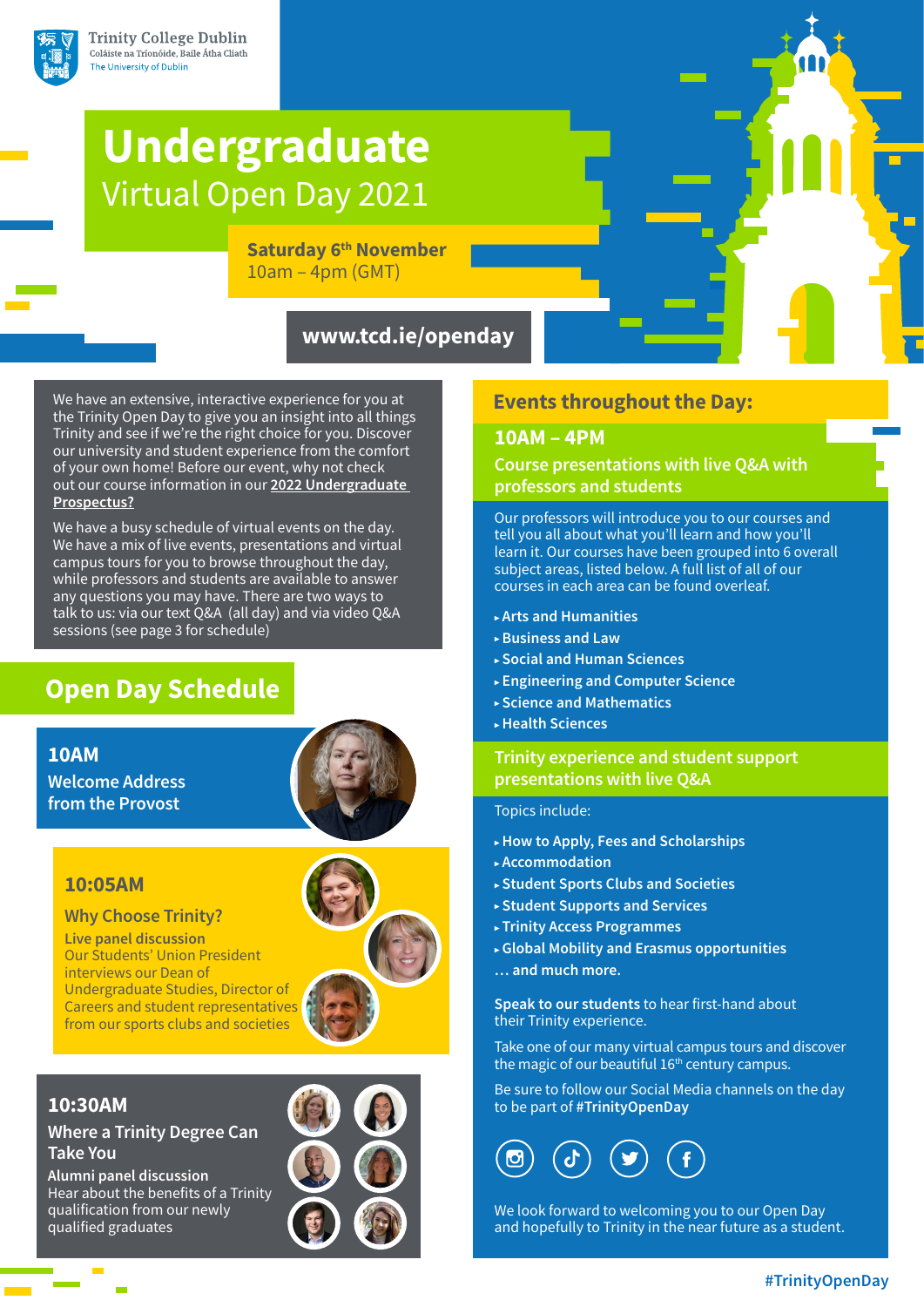### **Course Presentations**

Our professors are eager to chat to you and answer any questions you may have.

#### **Arts and Humanities**

- ▶ Ancient and Medieval History and Culture
- ▶ Ancient History and Archaeology
- $\triangleright$  Business Studies and a Language
- $\triangleright$  Classical Civilisation
- ▶ Classical Languages
- ▶ Classics, Ancient History and Archaeology
- ▶ Clinical Speech and Language Studies
- ▶ Computer Science, Linguistics and a Language
- ▶ Deaf Studies
- ▶ Drama
- $\blacktriangleright$  English
- ▶ European Studies
- $\triangleright$  Film
- ▶ French
- ▶ Geography (Joint Honours)
- $\blacktriangleright$  German ▶ History
- 
- ▶ History of Art and Architecture
- $\blacktriangleright$  Irish  $\blacktriangleright$  Italian
- ▶ Linguistics
- $\triangleright$  Middle Eastern, Jewish and Islamic Civilisations
- ▶ Middle Eastern and European Languages and Cultures
- ▶ Modern Languages
- ▶ Music
- ▶ Music Education
- $\triangleright$  Polish
- $\triangleright$  Religion
- $\triangleright$  Russian
- $\blacktriangleright$  Spanish
- ▶ The Lir Stage Management and Technical Theatre
- ▶ The Lir Foundation Diploma in Acting and Theatre
- ▶ The Lir Bachelor in Acting
- ▶ Trinity College Dublin and Columbia University Dual BA Programme
- ▶ Trinity Joint Honours
- ▶ Certificate in Arts, Science and Inclusive Applied Practice (ASIAP)
- **Business and Law**
- ▶ Business, Economics and Social Studies (B.E.S.S)
- ▶ Business (Joint Honours)
- ▶ Business Studies and a Language
- ▶ Global Business
- ▶ Law (Joint Honours)
- ▶ Law (Single Honours)
- ▶ Law and a Language

#### ▶ Trinity Joint Honours

#### **Social and Human Sciences**

- ▶ Business, Economics and Social Studies (B.E.S.S.)
- $\triangleright$  Economics
- ▶ Philosophy
- ▶ Philosophy, Political Science, Economics and Sociology (P.P.E.S.)
- ▶ Political Science
- ▶ Psychology
- ▶ Social Studies (Social Work)
- ▶ Social Policy
- ▶ Sociology
- ▶ Trinity Joint Honours

#### **Computer Science and Engineering**

#### Computer Science Courses:

- ▶ Computer Science
- ▶ Computer Science (Joint Honours)
- ▶ Computer Science, Linguistics and a Language
- ▶ Management Science and Information Systems Studies (MSISS)
- Engineering Courses:
	- ▶ Engineering
		- ▶ Biomedical Engineering
		- ▶ Civil, Structural and Environmental Engineering
		- ▶ Electronic Engineering, Electronic and Computer
		- Engineering or Computer Engineering
		- ▶ Mechanical and Manufacturing Engineering
	- ▶ Engineering with Management
	- ▶ Environmental Science and Engineering
	- ▶ Trinity Joint Honours

#### **Science and Mathematics**

- ▶ Science at Trinity
	- ▶ Biological and Biomedical Sciences
	- ▶ Chemical Sciences
		- ▶ Geography and Geoscience
	- ▶ Physical Sciences
- $\triangleright$  Environmental Science and Engineering
- $\blacktriangleright$  Mathematics
- ▶ Theoretical Physics
- ▶ Trinity College Dublin and Columbia University Dual BA Programme
- ▶ Trinity Joint Honours

#### **Health Sciences**

- ▶ Clinical Speech and Language Studies
- ▶ Human Nutrition and Dietetics
- ▶ Human Health and Disease
- ▶ Nursing and Midwifery
- $\blacktriangleright$  Medicine
- ▶ Occupational Therapy
- ▶ Pharmacy
- ▶ Physiotherapy
- ▶ Radiation Therapy
- ▶ School of Dental Science

#### **The Trinity Experience**

▶ **Accommodation** 

▶ **Careers** 

- ▶ **How to Apply, Fees and Scholarships**
	- ▶ SUSI Information on Student Grants

▶ **Global Mobility and Erasmus Opportunities**

**Our student support teams are eager to chat to you and answer** 

▶ #MySU with Trinity College Dublin Students' Union

 ▶ Trinity Access - Foundation course for Mature Students ▶ Trinity Access - Foundation course for Young Adults ▶ Trinity Access - Higher Education Access Route (HEAR)

**Take one of our many virtual campus tours and discover the magic of our beautiful 16th century campus.**

**[www.tcd.ie/openday](http://www.tcd.ie/openday)**

▶ Northern Ireland Admissions

▶ **Innovation and Entrepreneurship** 

 $\triangleright$  Is Trinity the place for you?

▶ An Ghaeilge/ The Irish Language

▶ Disability supports and DARE

**any questions you may have.**

▶ **Student Experience**

 ▶ Trinity Sport ▶ Student Societies

 ▶ Science Gallery ▶ **Student Supports** ▶ Student Services

▶ Mature Students

**Explore the Trinity experience by talking directly with current** 

▶ Virtual Campus tour (English) ▶ Virtual Campus Tour (Irish)

▶ Trinity Library and Old Library ▶ Samuel Beckett Theatre ▶ The Walton Sculpture

▶ Trinity Business School

▶ Accommodation ▶ Global Room

**Virtual Campus Tours**

▶ Trinity – An Introduction (Front Square)

▶ Trinity Biomedical Sciences Institute

**Trinity students.**

**Talk to our Students**